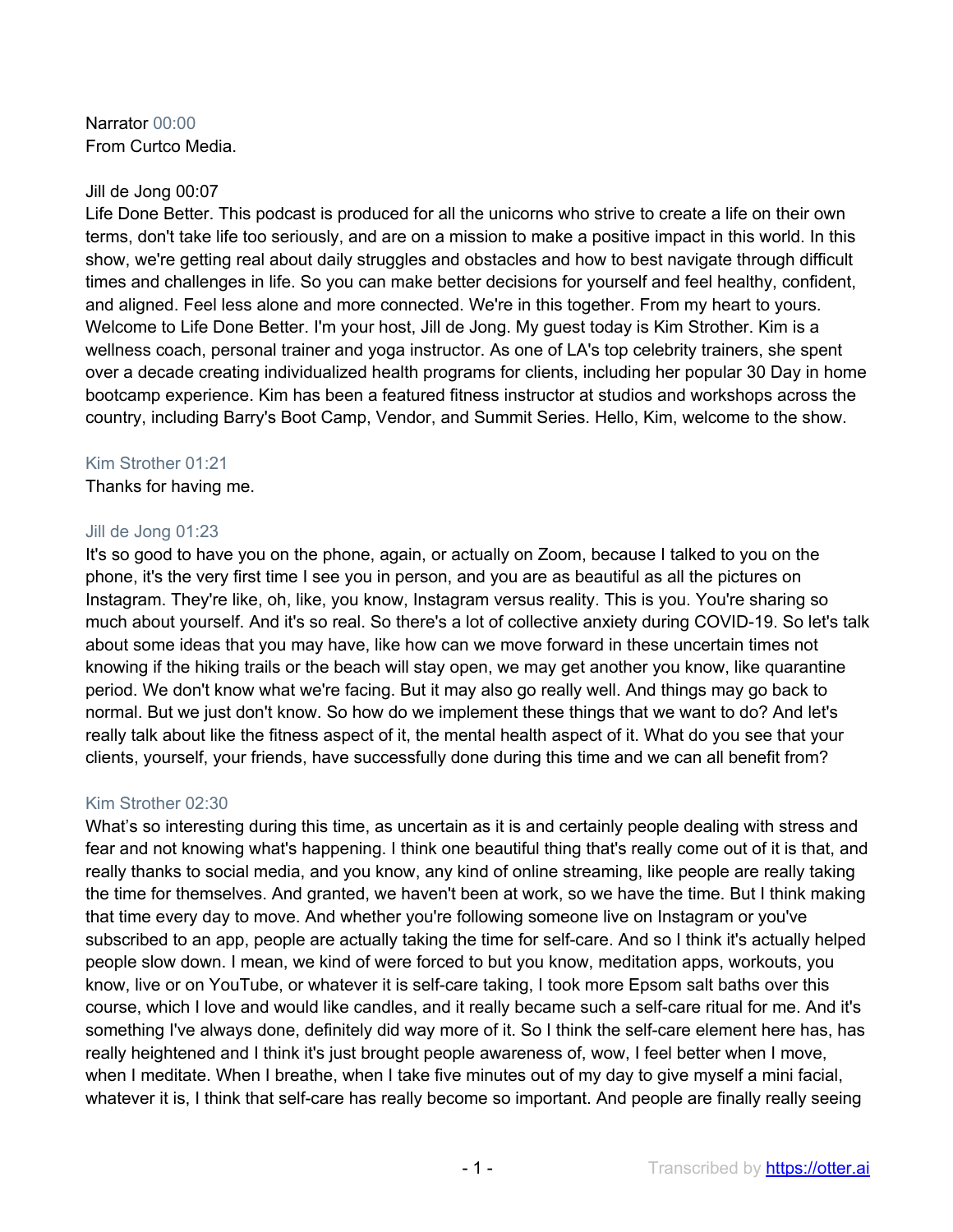the benefit of doing it and taking care of themselves where before we were just so busy, busy on the go, oh, I don't have time to work out. I don't have time to make it to the gym. I don't have time to sit for five minutes every morning and meditate. And so I think the good that will come out is now that we've done it and we see the benefits of it, that we will then take that forward. And so I think almost wellness and self care really have been such a game changer for people and I think it will carry over into the future. I think that's great for for the wellness space, but really for each individual that's really taking the time for themselves.

## Jill de Jong 04:47

Absolutely. I think a lot more people have had the time to take excellent care of themselves or better than ever before. Yeah, there's also people that find it really hard to stay engaged to stay motivated. Right and yeah, Um, you know, they may feel really like excited about this app or this new class, and they're like, I'm gonna do this every day. And then a week later, they've done it, maybe once, and they're like, ah, you know, like, I can't do this, I'm not motivated. I, this is not for me. And so how do you deal with people and customers that come to you and say, I'm just not motivated by myself, but they, you know, they can't go back to the gym, yet. They, you know, they just have a real, like, a hard time motivating, but what do you have to say to them?

# Kim Strother 05:33

I don't think one workout or one way of anything really is right for everyone. And so I think it's finding a collection of people, whether it's a trainer, yoga instructor, or a meditation that you love, and, and giving yourself a variety. And then what's been really helpful I, I truly believe through this is having friends, that can also do it with you. And certainly in this time, there is a lot of free content. And so what's amazing is that you can do it together. So you have friends to hold you accountable. And certainly also doing Zoom classes where you have, you know, 5 to 10 friends that are going to do a Zoom workout. And so it's a way to connect with your friends, move your body have fun,

# Jill de Jong 06:23

Have fun! It's not that you have to go hard on yourself as in, oh, you got to, you know, run for an hour now. But how about walking? How about turning on some music and, and do a short yoga session.

### Kim Strother 06:37

Be easy with yourself and just move even if it's 10 minutes, just move your body, you know, and so I

### Jill de Jong 06:44

That's being kind, being kind to yourself. I would have missed out on all this fun, if I had not been prepared to do this. Right? For me, and I hope this also resonates with everyone that's listening, is when I tie a fitness goal to a feeling and an experience motivation will stay like yes, sure, some days maybe more or less. But that big, juicy goal is where I get really excited about if you talk about certain experiences, and certain feelings and things that you know, you will always remember for the rest of your life. Like you won't remember the day that you walked around and said, well, I was 5lbs lighter. And that was the best day of my life. No one, no one's gonna say that, right? And no one is gonna say, well, it was a beautiful selfie. And I really enjoyed the rest of my year. And so like to go through that mental struggle, and then eventually come out of it and finish. I mean, that type of energy and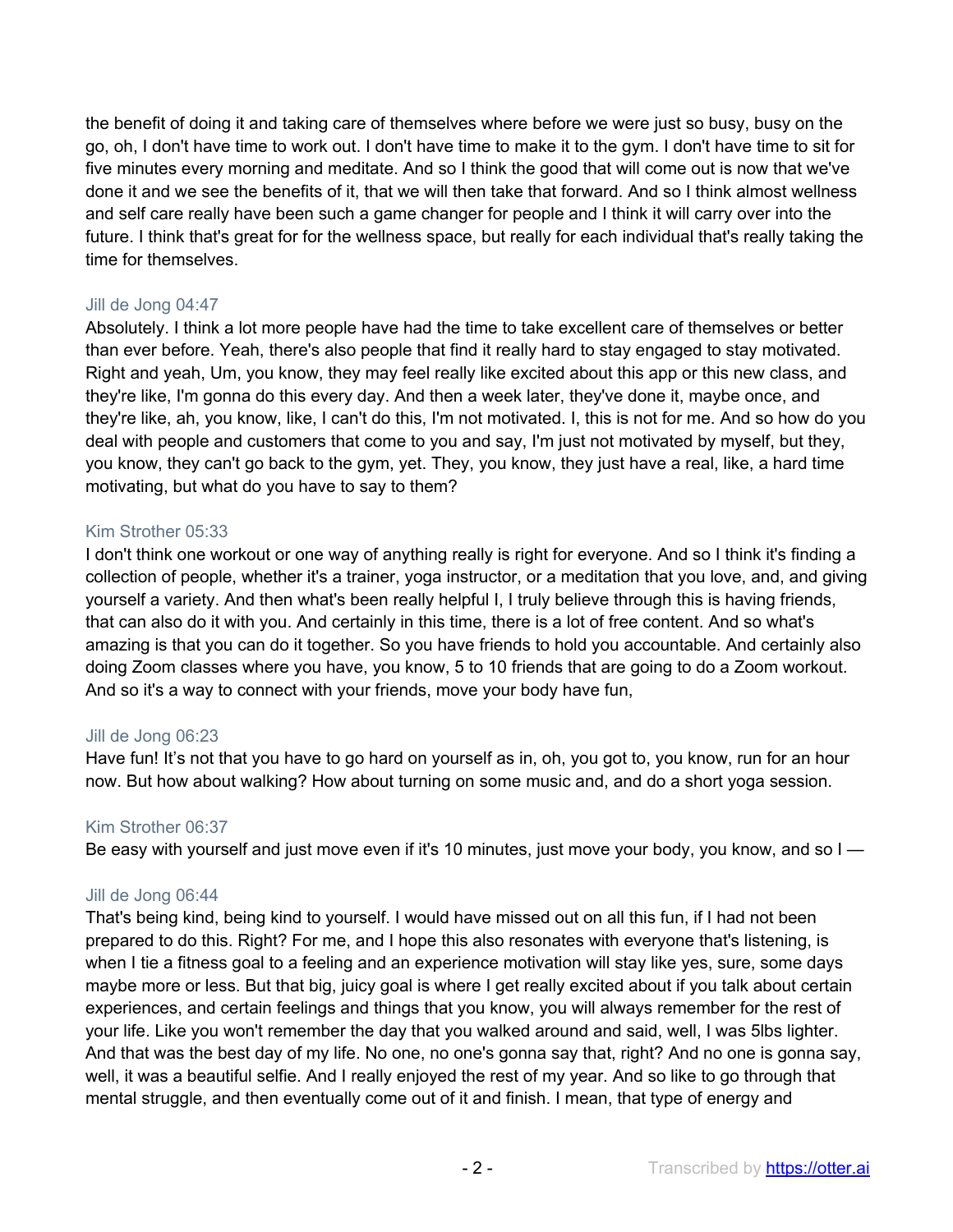experience lasts a long time. And that carries over again into a new adventure, or hey, okay, I can do this. So what what do I want to do next, it's also tied into self-confidence. I think self-confidence is something that you build, or can build through sports, through exercise through feeling more capable.

## Kim Strother 08:06

With all of my clients, certainly, when people come to me and the goal is a weight loss or to fit in this size jean, or whatever it is, I really try and steer people into the direction of the feeling like you said, and take, take it away a number or a size or inches. Because I think it's what it's the feeling that motivates people. And, and I even say to people, especially when kind of on the nutrition front of, let's try this for two weeks. Like give me two weeks, give yourself two weeks, and let's see how you feel. And so and then it takes, it takes off the the number on the scale, it takes away from oh, I can't have this or I can't do this or I should be doing this. And it focuses on the feeling. And, and I have to say that when, when people get that two weeks in and they do notice a difference and they do feel better or they're happier, or they have more mental clarity or their stomach's not bloated and hurting. And it's, it's those first two weeks that I find that if you can focus on the feeling, that's what hooks people. It's really about feeling better in our own body, which then in turn, gives us all the benefits of leading a healthier, longer life and being able to be more active but it's I think the first part is that feeling wow, I have more energy. Wow, I don't, I'm not congested today because I stopped eating whatever it is that might be bothering them. So it's really getting everyone and including myself too. I definitely you know I struggled with Lyme disease years ago and so getting sick for me was really challenging, but I changed my diet went fully paleo and started eating meat, which was really hard but it was I gave myself those first couple weeks to see like let me try this because I I felt so terrible. And let me see how I feel. And stop focusing on the like, oh, I'm eating meat and I'm missing having grains. And, and then it was it was the feeling it was the feeling that hooked me I felt better, I could breathe, I could think in the morning. And so for me, it's so personal of making such a big shift, even though it was really challenging for me to switch from being vegetarian to going full paleo, but you know, I just tried to when I work with clients, or even with friends that are struggling with whether it's a weight loss goal, or it's they have a chronic illness, it's always really focusing on that feeling. And I think that's what drives people.

### Jill de Jong 10:41

100% I love that you say that? And also, I want I'm curious to hear what made you think of doing paleo, kind of total opposite of you know, being a vegetarian? So, like, what triggered that? And maybe, did someone make a suggestion to you? Was it intuitive?

# Kim Strother 10:59

No. So I actually, I mean, I'd seen a million different doctors for Lyme and certainly leading up to getting diagnosed with Lyme disease was a journey

### Jill de Jong 11:08

How long did it take to get diagnosed because a lot of people —

# Kim Strother 11:11

It took, it took two years to actually get diagnosed with Lyme. However, I think I had Lyme for years and years and years prior, but I had, you know, I would have bouts of fatigue or migraines. And you know,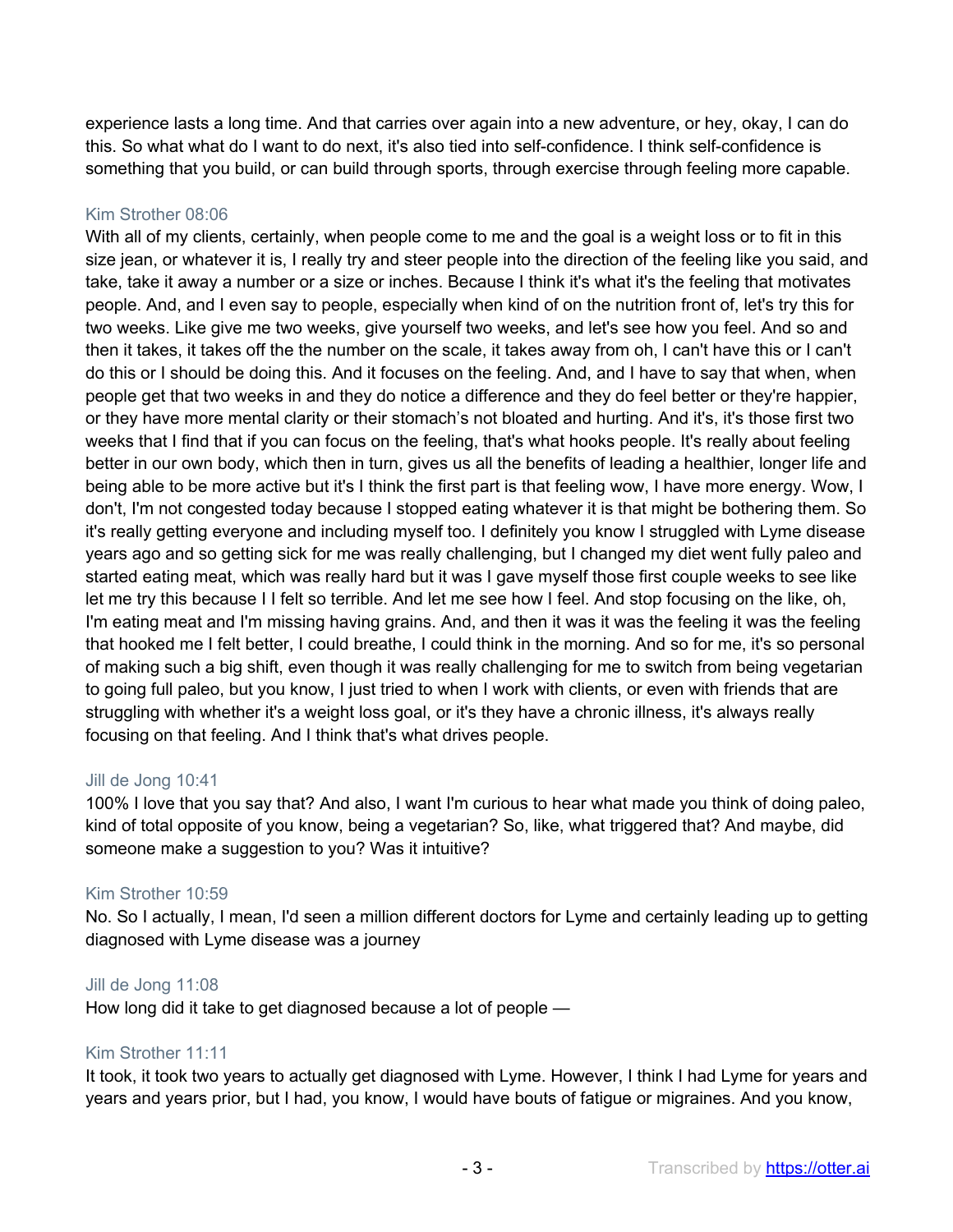and then eventually, it started all combining where I had two years of truly being sick. And being on antibiotics at least once a month, if not twice a month, because I had a chronic sinus infection, a chronic upper respiratory infection, you know, I was so sick that I was like, okay, I have to do this, because I actually can't live like this, because I feel so terrible, that I was really willing to try anything. And I mean, granted, I don't think everybody has to get to that point where you're so desperate. But again, I think it just falls back to that, that two week marker. And that's where I've had great success with clients that want to feel better or have more energy, or they do have a chronic health issue. And it's really looking at what they're eating, what they're doing, making small adjustments, focusing on how they're feeling and the feeling that can —

# Jill de Jong 12:18

The feeling again. Yeah, yeah. And sometimes we have to get so damn uncomfortable in our body in our mind to accept the change. Sometimes we really do have or do ourselves a disservice a waiting so long. And so if you start like feeling symptoms in your body, listen to it. You know, I always say the body first whispers right? It's like, hey, something is wrong with you, you know, like, just like a little, you know, something that is just different.

Kim Strother 12:53 Yeah.

Jill de Jong 12:54 Okay. Pay attention. Let's take a quick break. And we'll be right back.

# [Ad Break] 13:01

# Jill de Jong 13:26

We're back with celebrity trainer Kim Strother. During this time, what have you learned about yourself? What have you struggled with? And what have you, you felt like wow, this is something that I really actually enjoyed. And I didn't even know.

### Kim Strother 13:41

Yeah, you know, I think lots of struggles have have come up. And, and it's actually funny, earlier this morning, a girlfriend called me and, and we kind of laughed about it, because she said all the same things that I've I feel, and certainly other friends say it's like, this uncertainty of what life really looks like, and especially from a work standpoint of, you know, she's also in the wellness space. And so it is so different and it's kind of coupled with this, you know, hopefulness of like Wow, well, maybe I can I can go online and I because the wellness spaces is actually doing well online and but then in comes the self-doubt of like, Could I really build this platform? And will people really watch it and will it be as meaningful as I hope it is to me in sharing it and will that come across to people and and then you kind of get in this like little cycle of, of self-doubt and and then also feeling overwhelmed with the amount of work it's going to take and certainly I've gone through it and it's always so funny because I always tell other people you know, meditate, and then I like try to take my own advice. And I have so many things swirling in my brain that I sit to meditate and 30 minutes in I'm like, Ah! Forget about it. Like I have days where like, I can't even do my meditation because my mind is just going going.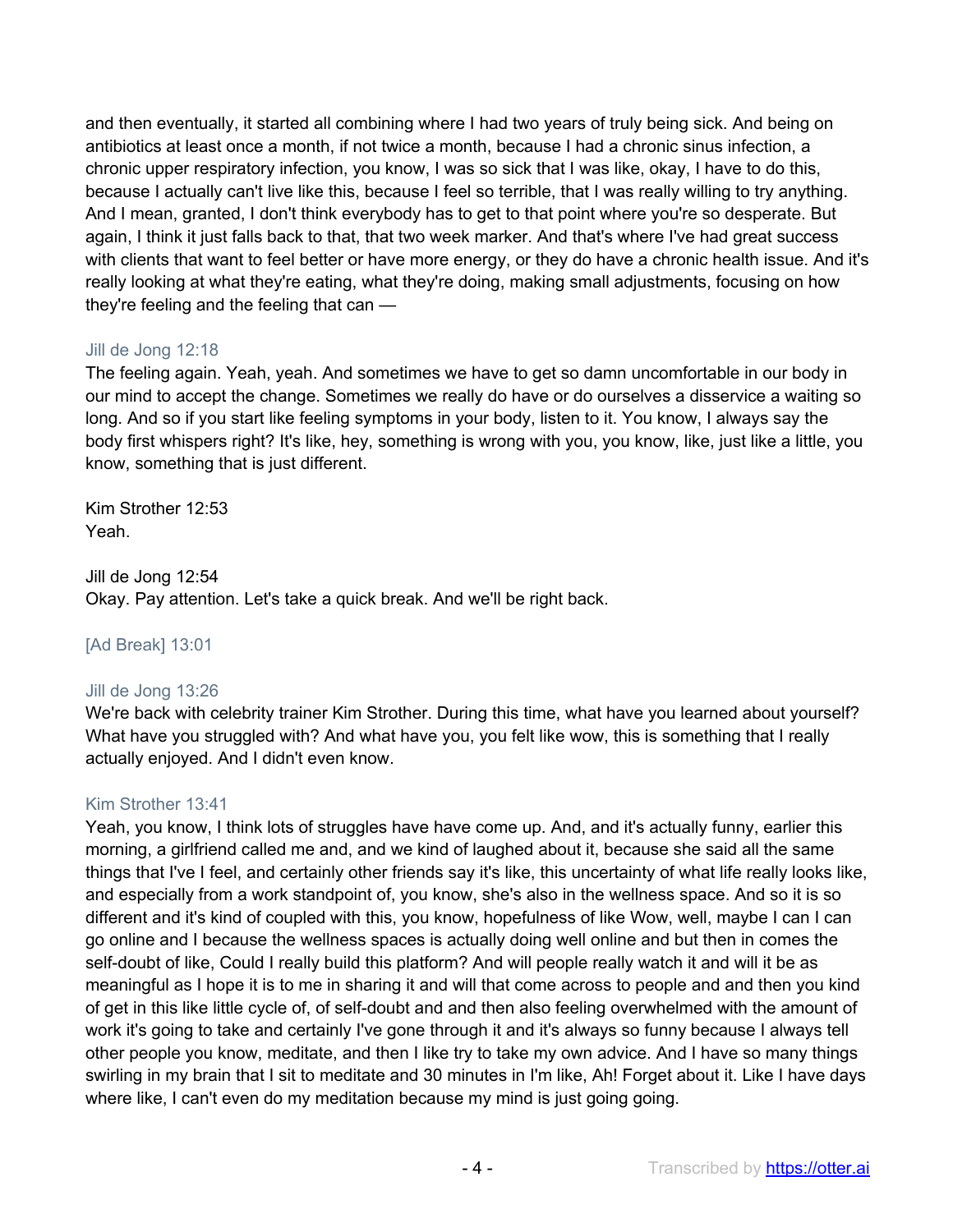## Jill de Jong 15:06

Do you stick with it? Or do you then say, you know what, I just don't want to ask too much of myself, like, how do you deal with that?

## Kim Strother 15:12

I do both. You know, some days, I'm like, okay, three minutes. That was today. And that's a win. And then other days, I'll try and continue to sit and push through and really focus on my breath. It was so crazy, just changing the breath, how much stillness and peace I felt, and my mind was actually quiet. And, you know, my intention was for peace going into that breath work. And I'm just like, it's such a wonderful reminder that we actually have all of the tools we need inside of us. And we can really just, if we can be still and focus on our breath, how much things can change in that crazy little voice out there that runs around, can actually quiet down and just, like, connect back with ourselves, so and then I cried at the end of it, which was great.

## Jill de Jong 16:03

It's so good to hear you talk about that. Because as I'm listening, like, I feel myself going like, yeah, that's right. You know, like, take that deep breath.

Kim Strother 16:12 Yeah.

# Jill de Jong 16:13

So what would you suggest for everyone that is already on a fitness journey, let's say, committed to working out two, three times a week, and not really seeing results, not really tightening up the way I'd like to or you know, the area that I'm focusing on, is just not really changing? What would you suggest to do? And what would you kind of like, if you could be a food detective? What would you be, you know, what questions would you ask?

# Kim Strother 16:40

Yeah, I think I always ask people what they're eating. And I also ask people what they enjoy eating as well, because I'm a huge believer in what works for one person does not work for someone else, you know, we're all our own unique person. So bio individuality not nothing is going on what works for you might not work for me. And I think it's trial and error. So I think it's really important to find out how people are feeling, and then what they're consuming. And then look at it from there and see, you know, are they feeling lethargic? Are they having brain fog? And then are they are they eating a ton of grains, and maybe dialing it back that way to see if they have some relief by pulling that out. I think, you know, or if it's they're working out three days a week, and they still feel like they, you know, have a belly and they don't like it, but what are what are they drinking? Are they drinking beer? Are they drinking wine? How much are they having? So I think it's really what we're putting in our bodies. And really taking a step back and looking at that. I mean, certainly moving is, I think, equally as important. But what we're putting in our bodies is really, you know, when we're doing that more, and we really need to look and kind of be a detective and see what's working and what's not. And what's amazing is when you kind of do dial back, you start to notice like, oh, wow, if I if I haven't had grains for a few days, and then I do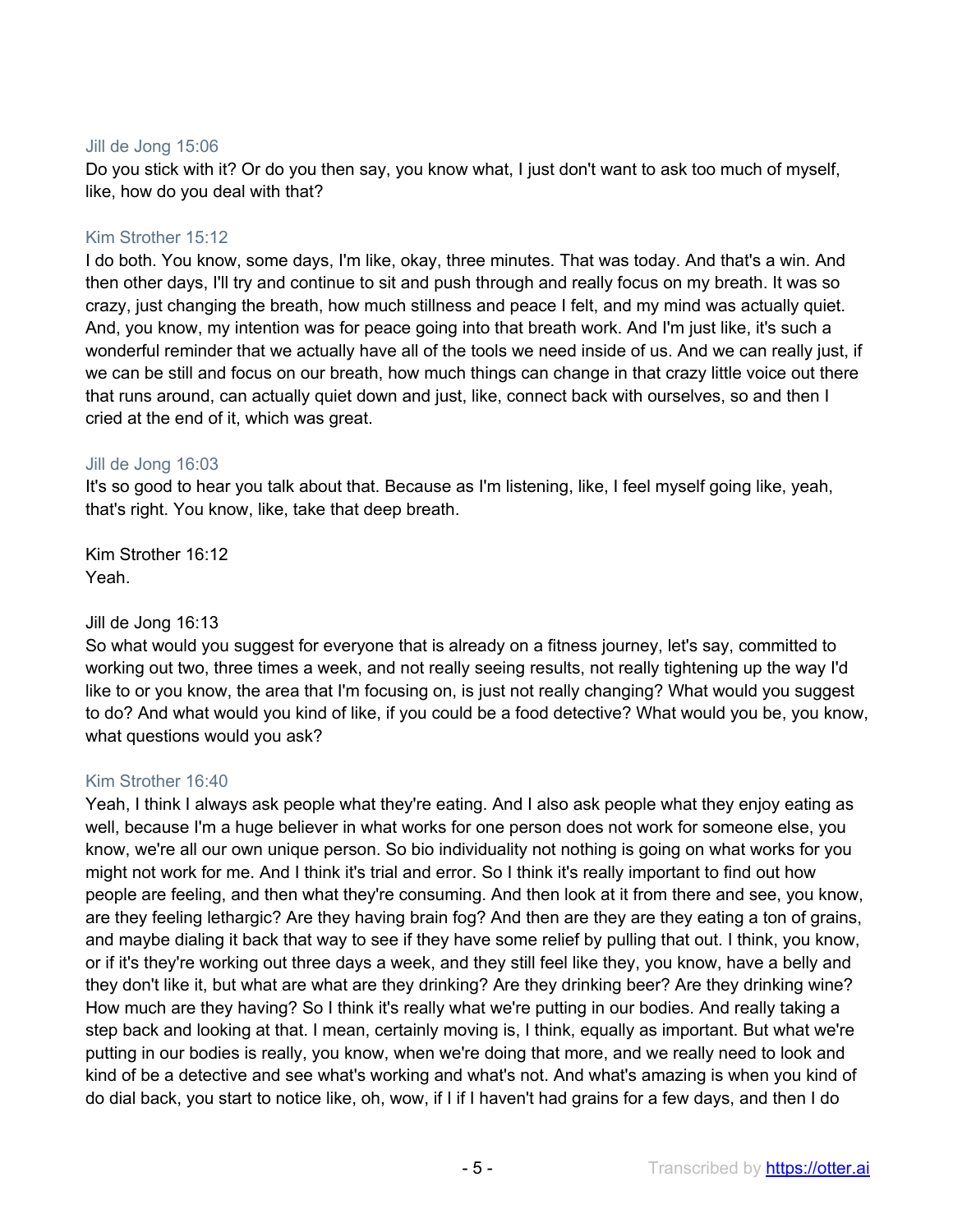and then you feel tired, or you feel bloated. Or even, it could be something as simple as an avocado, you could have it, it could not agree with you, you might have a food allergy. And so it's just paying attention to what's working. And sometimes it can be the most simple change, to take something out of our diet. Again, going back to seeing how you feel. And it does take a little time of trial and error to figure it out. But once you figure out what really works for you, and how to you know, optimize your health, feel your best and have the most energy. As people come to me to find this out, it's really for me about listening, really listening to what people are telling me, listening to how they're feeling, listening to what they're eating, listening to, you know what it is that that's bothering them, or they feel like holding them back, and just holding space for them to share. And it's almost amazing. When you hold space for people to tell you what they're feeling they often come up with the answer themselves.

## Jill de Jong 19:08

Yeah, I love that when they put and they hear themselves say it. It's like what did you just say? And, and oftentimes, we do have the answers within ourselves. But we just need, you know, a sounding board really.

Kim Strother 19:20 Yeah.

# Jill de Jong 19:21

But what I do find interesting is that when I asked my clients to actually write down what they eat in a day and this you know, you can all do at home, write down what you eat, what you drink, and how much of it because it's not necessarily that, you're not eating the right things, but you may be just eating too much of a certain thing too little of something else. It's kind of dialing, dialing it in. So I know coffee is also quite addictive and it's it's hard to like go cold turkey but I always ask hey, do you want to do an experiment? Should we instead of going you know from four cups to zero, would you want to do, you know, like half like to one in the morning, one a little bit later, you know, in the morning or afternoon, okay, I can do that. And funny thing is that oftentimes when you give them again, freedom, because they're choosing to take on an experiment and not saying, oh, I'm restricting myself from now on not having coffee at all, I got to drink tea, which I don't like, you know, it's not going to work. But then they're like, wow, I feel more awake. Funny enough, I felt like I'd constantly needed my coffee to get to that point where I feel focused and energized, but it actually really sabotages my energy. And I feel so much better now. And I want to go, I want to just take it all out and see what happens. And so and then again, it's their choice. I think, choosing from like, within, and not someone telling you what to do, but merely giving you suggestions is also really important. So when when anyone wants to change, it's like, if if you make the change yourself, if you decide that you want to change, it is so powerful, and you feel really empowered in that decision. You're excited about it, but it's kind of like when mom and dad say you can't have that, right, you shouldn't do that. You want to do it. Right. We rebel, it's natural. So coming from a true desire and and really wanting to change for you is is definitely a key to success. Yeah.

# Kim Strother 21:20

Yeah, agreed. Everyone is so different and has a different idea of what healthy is, you know, it is I think sugar is the is the one thing that people don't even realize how much they're consuming, sometimes.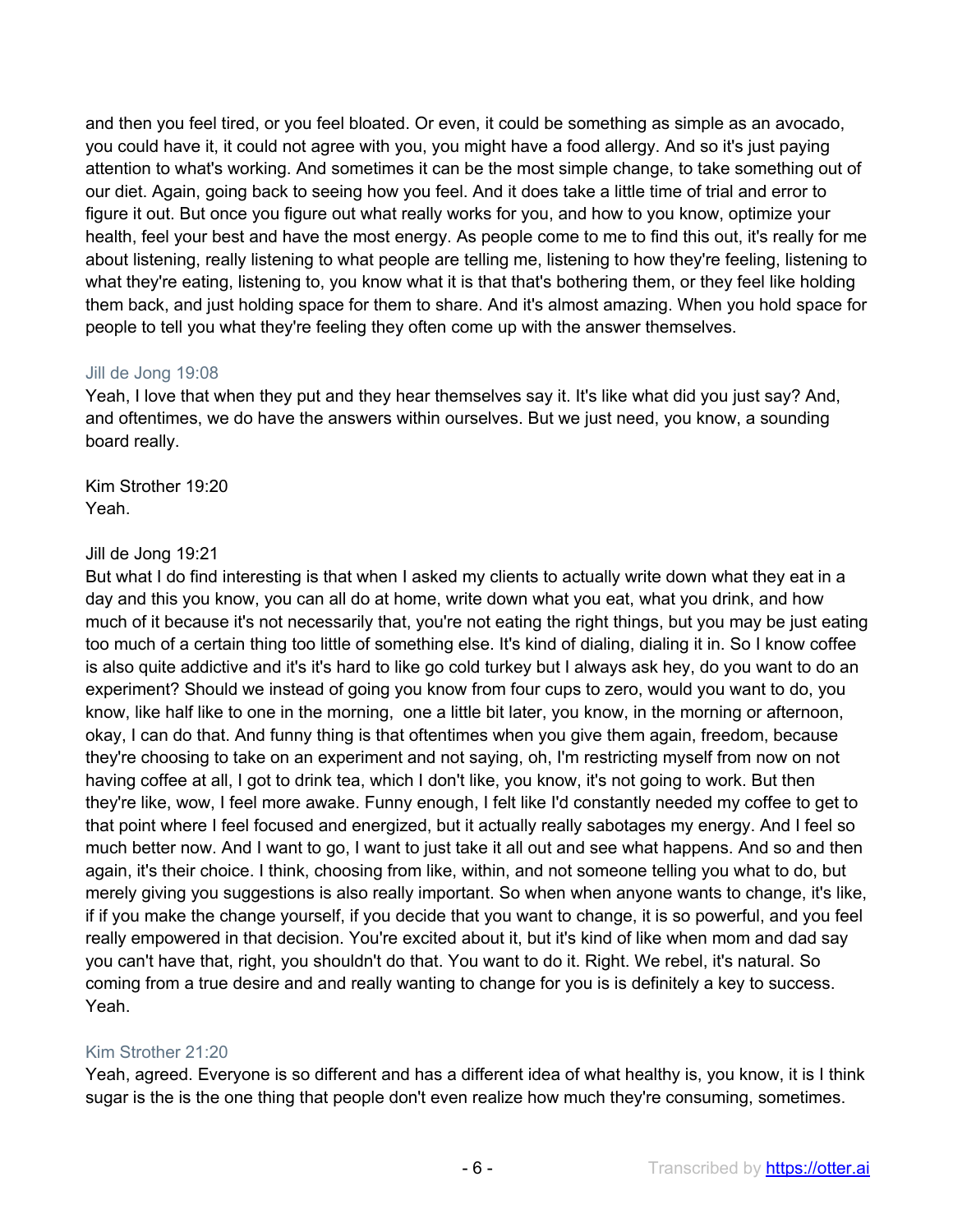But you know, you think you have a bar that's, you know, a great in between meal, and it's just packed with sugar, even though it's natural, or it's organic.

## Jill de Jong 21:45

They've becomes a new candy bars, because get, you know, we're not eating to Snickers anymore. But we are replacing them with what we think is a more healthy granola bar. And they are, you know, wrapped into a protein bar. And again, we have to be really careful and read labels, right?

## Kim Strother 22:02

Exactly. And that's the biggest thing I say is read the label and if it says cane sugar, don't get it.

## Jill de Jong 22:10

Because we're getting smarter, the companies are getting smarter about like how they word sugar, right? Because they, there's so many words for sugar. When you look at a packaging, the most used ingredient will be listed first. And so if it's sugar, you know, you're going to pick it up, look at it, and they're going to put it down. But if you divide sugar between maple syrup, honey and cane sugar, then all of a sudden, it's not the first thing on the packaging anymore. It's not the main ingredient anymore, it may be fourth and seventh and ninth, because it's now divided up three different ways to sweeten. So it's really smart. But we have to constantly look and see if we're getting fooled. And so it's it's kind of sad that we have to do this. But you know, we also want to feel empowered in the decision that we make. And so it is an easy way to educate yourself and to take charge, right, and not getting tricked into becoming little sugar addicts.

# Kim Strother 23:06

Which I feel like we were all trained as children to be sugar addicts.

### Jill de Jong 23:09

I feel like we've gone over so much today and all these nuggets of wisdom that you shared and thank you so much for being on the show. How can we stay in touch with you?

## Kim Strother 23:20

Oh my goodness, usually whatever I'm doing, you can find on Instagram and certainly on Instagram there's a link to my website if there's anything missing. But all my offerings are on my website.

### Jill de Jong 23:32

It was just a real pleasure talking to you. I feel like you know you're a like-minded soul. And I really enjoy your energy and beautiful smile. Thank you so much for you being here and taking the time to share.

### Kim Strother 23:45

Thank you. Thanks for having me.

### Jill de Jong 23:49